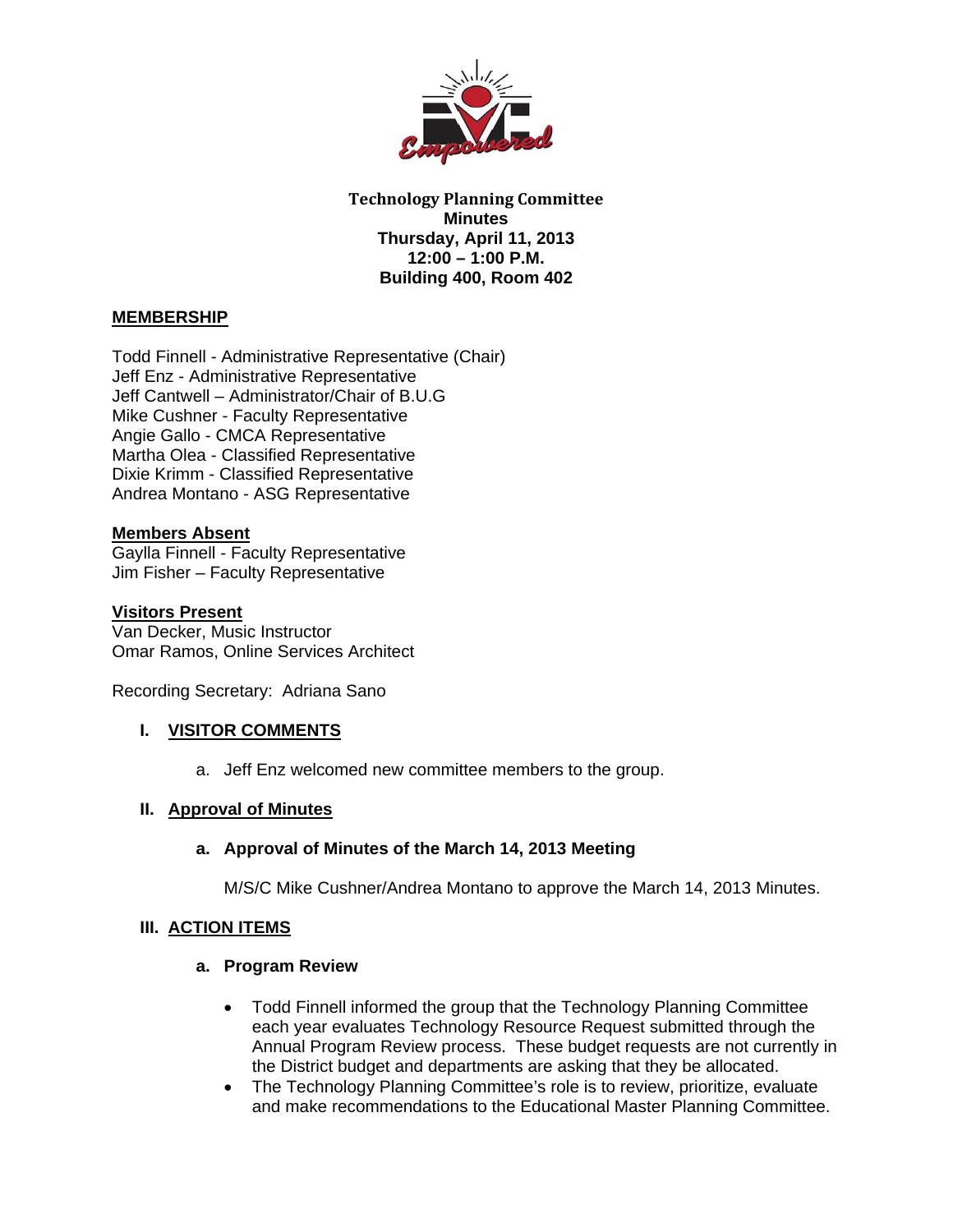- The Committee reviewed each technology request by ORG and ranked each by priority:
	- o ORG 903 Erverest-D Braila Embosser and Software
	- o ORG 352 Software (Adobe Photoshop)
	- o ORG 707 Network Switch Refresh
	- o ORG 271 One Laptop
	- o ORG 102 Statistical Software
	- o ORG 343 Software to Locate Electrical Diagrams
	- o ORG 671 Student Tracking Database
	- o ORG 674 Student Tracking Database
	- o ORG 821 Software Upgrade
	- o ORG 915 Software to Streamline and Digitize Reporting
	- o ORG 271 -112 Desktops
	- o ORG 921 Multimedia
	- o ORG 707 Data Center UPS
- The Committee makes the following recommendations in order of Priority:
	- 1. Everest-D Braila Embosser and Software; the committee ranked as highest priority. A new braille embosser is needed to accommodate the needs of blind students attending IVC, and to comply with ADA compliance.
	- 2. Upgrade to Adobe Photoshop in Lab 2724; IVC currently owns a number of Adobe Photoshop licenses, before purchasing additional licenses an evaluation needs to be done to determine if there are any cost benefits to purchasing a campus license.
	- 3. Network Switch Refresh; switching equipment is old and needs to be kept up to date to meet the needs of the District.
	- 4. There were six (6) Software requests and one (1) Laptop request; the committee felt while these software projects and laptop may be necessary to fulfill each department's needs, additional information and evaluation is needed for each request.
	- 5. Desktop computers (112) to replace the math and science lab computers; these desktop replacements will be included as part of the Computer Refresh Program next fiscal year.
	- 6. Multimedia; this goal has been accomplished. Data Center UPS; this goal will be accomplished though a different funding source.

#### **IV. DISCUSSION ITEMS**

### **a. Student Technology Advisory Committee (STAC) Report**

 The STAC Committee did not meet this month, the next meeting will be held on May 2, 2013.

#### **b. Electronic Grades, Attendance, and Syllabi Submission**

- Todd Finnell informed the group that the District is in the process of gathering Information from other colleges about how other districts handle electronic grades, attendance, and syllabi submissions.
- Next step is to meet with Academic Senate and leadership to start developing policies.